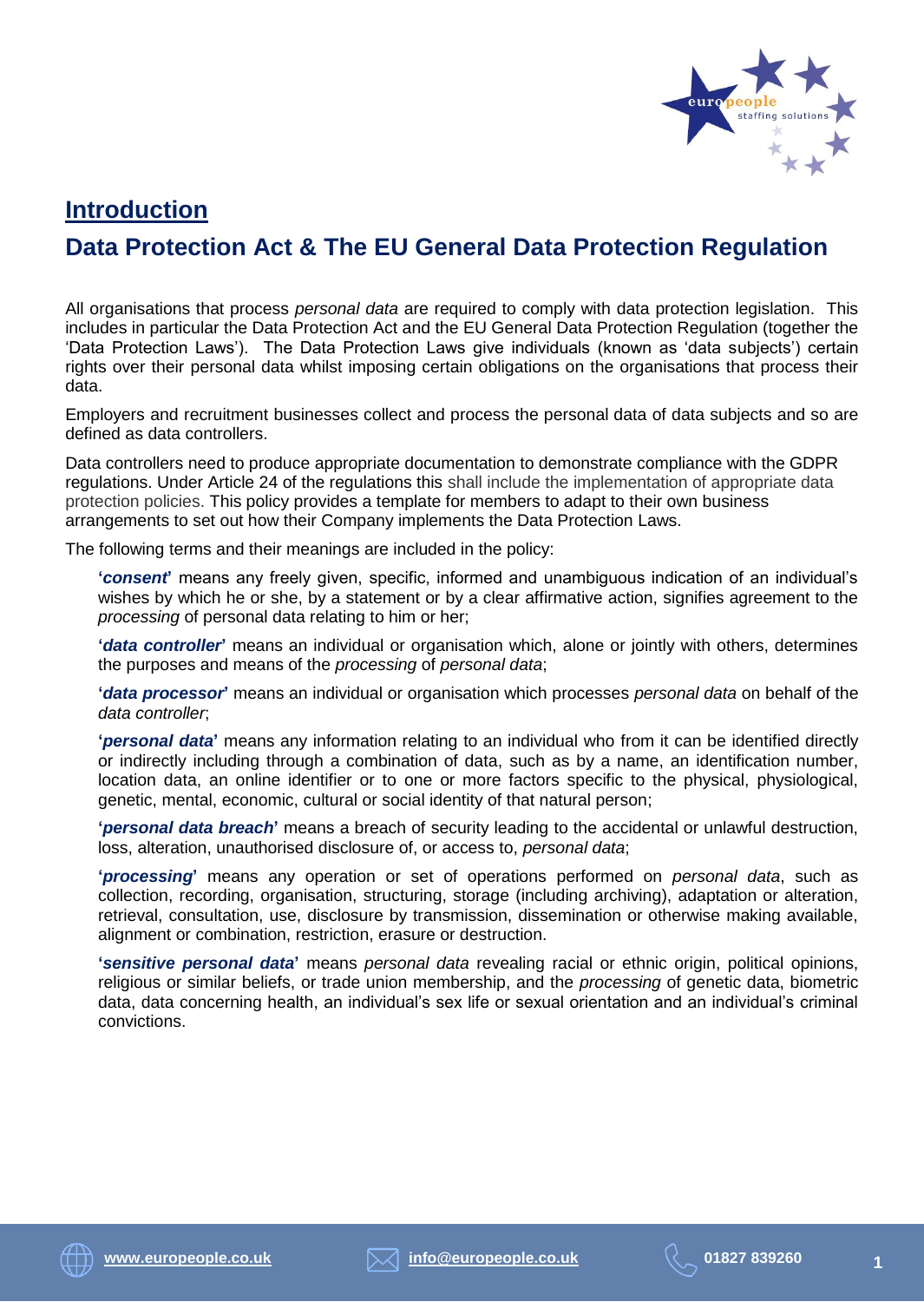

# **Data Protection Policy**

**EUROPEOPLE LTD** takes the security and privacy of your data seriously. We need to gather and use information or 'data' about you as part of our business and to manage our relationship with you. We intend to comply with our legal obligations under the **Data Protection Act 2018** (the '2018 Act') and the **EU General Data Protection Regulation** ('GDPR') in respect of data privacy and security. We have a duty to notify you of the information contained in this policy.

This policy applies to data processed regarding current and former employees and workers, job applicants, agency work seekers, agency workers and individual client contacts. If you fall into one of these categories, then you are a 'data subject' for the purposes of this policy.

You should read this policy alongside your contract of employment or contract for services and any other notice we issue to you from time to time in relation to your data.

The Company has measures in place to protect the security of your data in accordance with our Data Security Policy. A copy of this can be obtained from Europeople Offices upon written request.

The company will hold data in accordance with our Data Retention Policy. A copy of this can be obtained from Europeople's company website. We will only hold data for as long as necessary for the purposes for which we collected it.

The Company is a '**data controller**' for the purposes of your personal data. This means that we determine the purpose and means of the processing of your personal data.

This policy explains how the Company will hold and process your information. It explains your rights as a data subject. It also explains your obligations when obtaining, handling, processing or storing personal data in the course of working for, or on behalf of, the Company.

The Company will only process personal data where it has a legal basis for doing so.

The Company's Privacy Notice is available on our website, provided to job applicants, work seekers and agency workers in the application pack and provided to current and new clients.

The Company has separate policies and privacy notices in place in respect of suppliers and other categories of data subject.

The Company will review the personal data it holds on a regular basis to ensure it is being lawfully processed and it is accurate, relevant and up to date.

Before transferring information to a third party (e.g. past, current or prospective employers, suppliers, clients, intermediaries or any other third party), the Company will establish that it has a legal basis for making the transfer.

This policy does not form part of your contract of employment or contract for services if relevant and can be amended by the Company at any time. It is intended that this policy is fully compliant with the 2018 Act and the GDPR. If any conflict arises between those laws and this policy, the Company intends to comply with the 2018 Act and the GDPR.





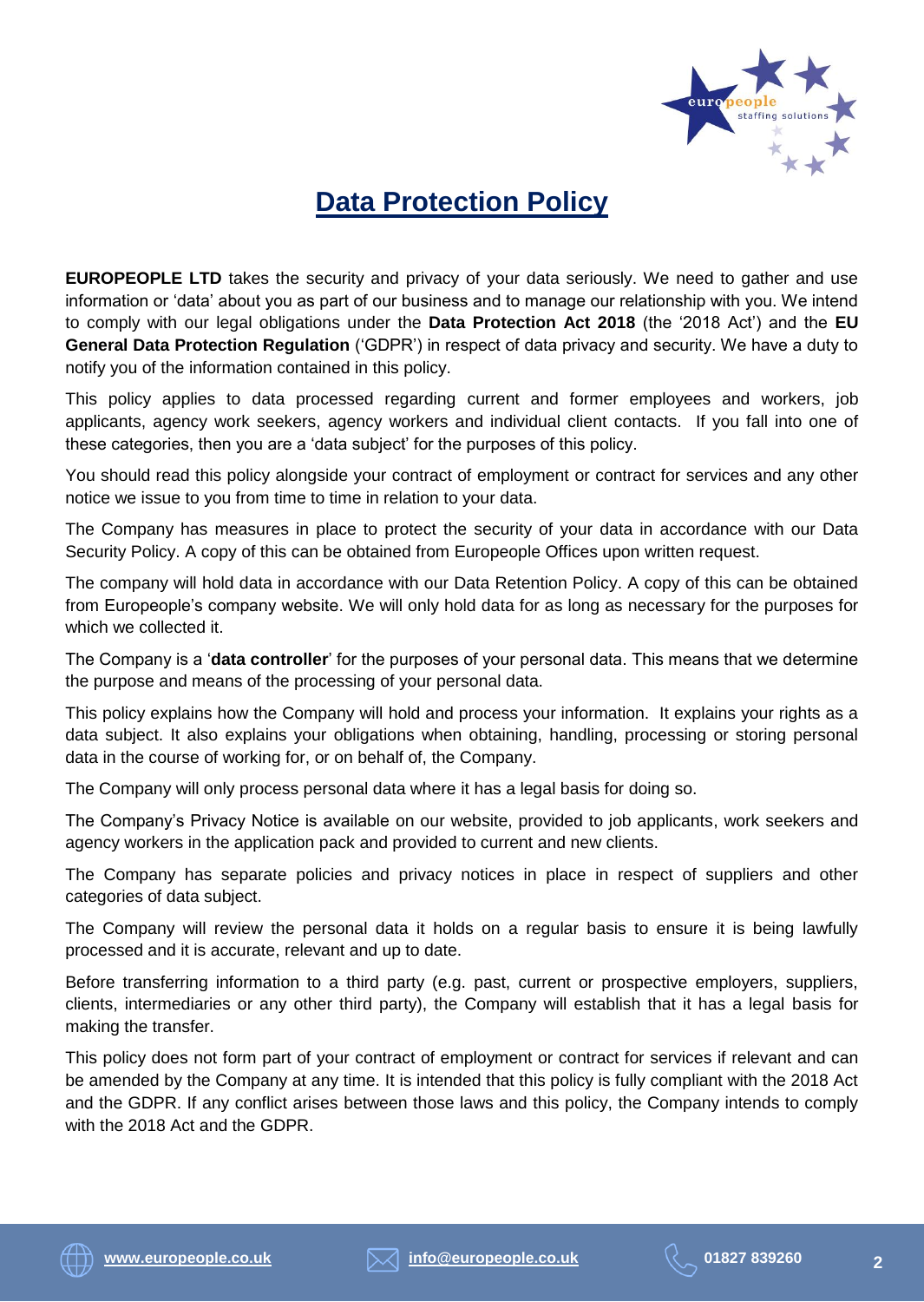

# **Data Protection Principles**

Personal data must be processed in accordance with our '**Data Protection Principles**.' It must:

- be processed fairly, lawfully and transparently;
- be collected and processed only for specified, explicit and legitimate purposes;
- be adequate, relevant and limited to what is necessary for the purposes for which it is processed;
- be accurate and kept up to date. Any inaccurate data must be deleted or rectified without delay;
- not be kept for longer than is necessary for the purposes for which it is processed;
- be processed in accordance with the rights of data subjects;
- not be transferred to another country without appropriate safeguards being in place; and
- be processed securely.

We are accountable for these principles and must be able to show that we are compliant.

## **How we define personal data**

'**Personal data**' means information which relates to a living person who can be **identified** from that data (a '**data subject**') on its own, or when taken together with other information which is likely to come into our possession. It includes any expression of opinion about the person and an indication of the intentions of us or others, in respect of that person. It does not include anonymised data.

This policy applies to all personal data whether it is stored electronically, on paper or on other materials.

This personal data might be provided to us by you, or someone else (such as a former employer, or your doctor), or it could be created by us. It could be provided or created during the recruitment process or during the course of the contract of employment or contract for services or after its termination. It could be created by your manager or other colleagues.

We will collect and use the following types of personal data about you:

- recruitment information such as your application form and CV, references, qualifications and membership of any professional bodies and details of any pre-employment assessments;
- your contact details and date of birth;
- the contact details for your emergency contacts;
- your gender;
- your marital status and family details;
- information about your contract of employment or contract for services including start and end dates of employment, role and location, working hours, details of promotion, salary/rates of pay (including details of previous remuneration), pension, benefits and holiday entitlement;
- your bank details and information in relation to your tax status including your national insurance number;
- your identification documents including passport and driving licence and information in relation to your immigration status and right to work for us;
- information relating to disciplinary or grievance/worker complaints and disputes investigations and proceedings involving you (whether or not you were the main subject of those proceedings);
- information relating to your performance and behaviour at work;
- training records;
- electronic information in relation to your use of IT systems/swipe cards/telephone systems;

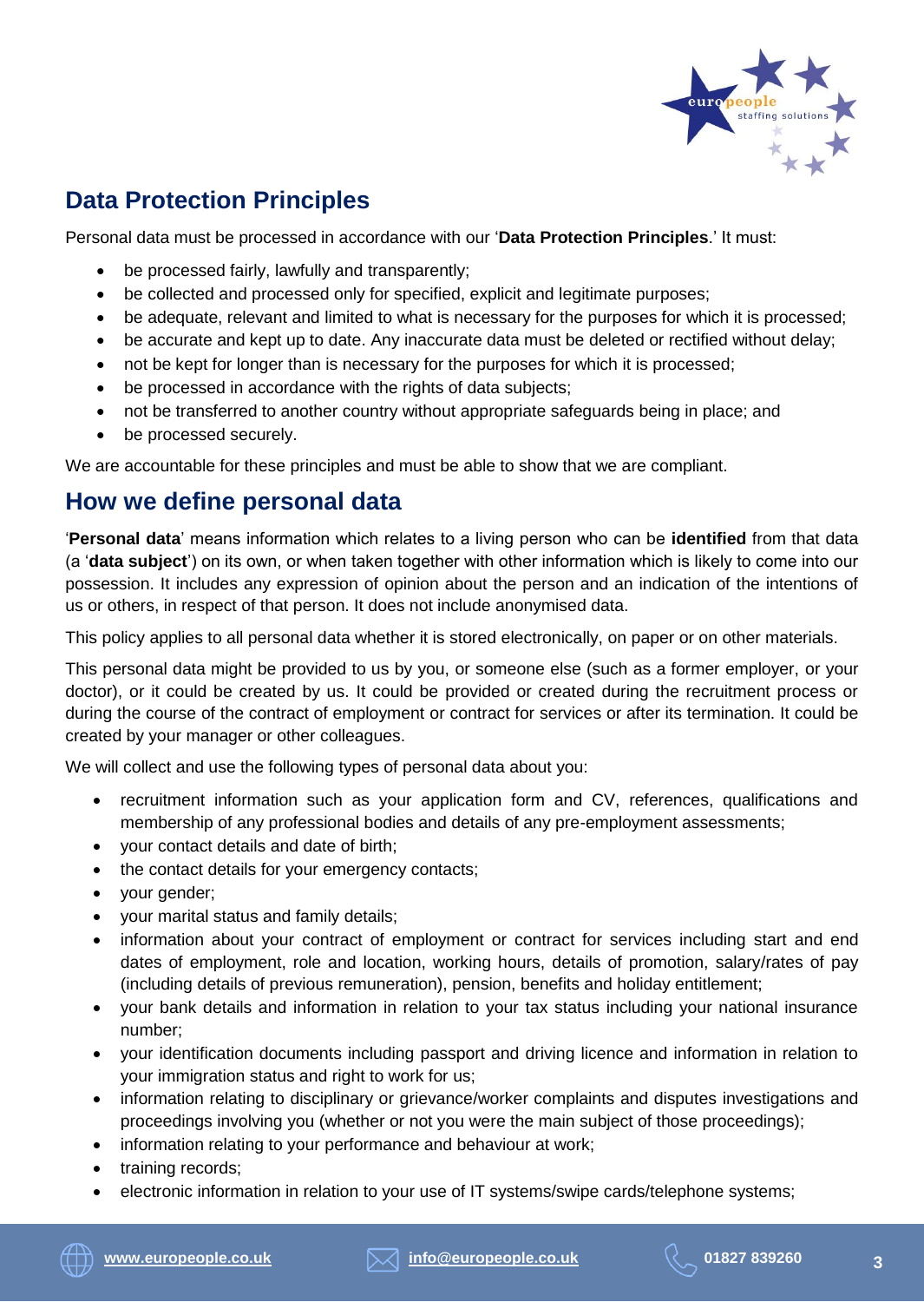

- your images (whether captured on CCTV, by photograph or video);
- any other category of personal data which we may notify you of from time to time.

# **How we define special categories of personal data**

'**Special categories of personal data**' are types of personal data consisting of information as to:

- your racial or ethnic origin;
- your political opinions;
- your religious or philosophical beliefs;
- your trade union membership;
- your genetic or biometric data;
- your health;
- your sex life and sexual orientation; and
- any criminal convictions and offences.

We may hold and use any of these special categories of your personal data in accordance with the law.

## **How we define processing**

**'Processing'** means any operation which is performed on personal data such as:

- collection, recording, organisation, structuring or storage;
- adaption or alteration;
- retrieval, consultation or use;
- disclosure by transmission, dissemination or otherwise making available;
- alignment or combination; and
- restriction, destruction or erasure.

This includes processing personal data which forms part of a filing system and any automated processing.

### **How will we process your personal data?**

The Company will process your personal data (including special categories of personal data) in accordance with our obligations under the 2018 Act.

We will use your personal data for:

- Compliance with a legal obligation (e.g. real time information reporting to HMRC)
- The performance of the contract (e.g. processing payroll, monitoring attendance)
- Protecting the legitimate interest of the Company or third party (e.g. collecting information during a disciplinary, grievance, complaints or disputes process, or collecting workplace data in order to improve workplace performance). You have the right to challenge our legitimate interests and request that we stop this processing. See the section on subject data access rights for further detail.

We can process your personal data for these purposes without specifically informing you or obtaining your consent. We will not use your personal data for an unrelated purpose without telling you about it and the legal basis that we intend to rely on for processing it.

If you choose not to provide us with certain personal data, you should be aware that we may not be able to carry out certain parts of the contract between us. For example, if you do not provide us with your bank

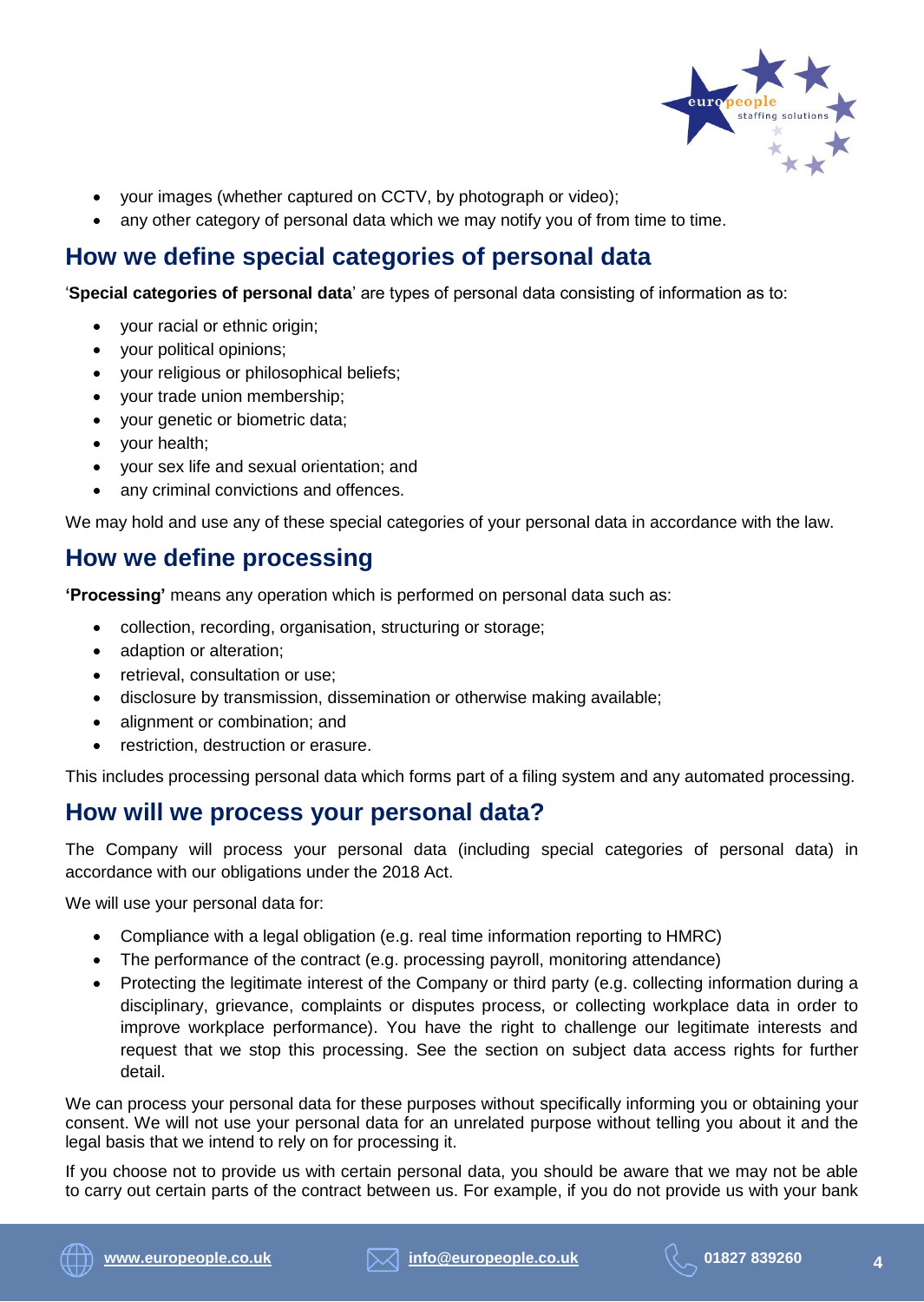

account details we may not be able to pay you. It might also stop us from complying with certain legal obligations and duties which we have such as to pay the right amount of tax to HMRC.

# **Privacy by design and default**

We are required to demonstrate that privacy considerations are embedded into all our processes and procedures. We complete documented [data protection impact assessments](https://ico.org.uk/for-organisations/guide-to-the-general-data-protection-regulation-gdpr/accountability-and-governance/data-protection-impact-assessments/) on our processes and procedures to ensure we are compliant with the principles of GDPR. This is completed each time a policy or procedure is changed.

The types of measures that we have implemented includes:

- Data minimisation (i.e. not keeping the data longer than is necessary)
- Cyber security
- Computer Passwords

#### **Examples of when we might process your personal data**

We have to process your personal data in various situations during your recruitment, employment or engagement and even following termination of your employment or engagement. For example:

- to decide whether to employ or engage you;
- to decide how much to pay you, and the other terms of your contract with us;
- to check you have the legal right to work in the UK;
- to carry out the contract between us including where relevant, its termination;
- training you and reviewing your performance;
- to decide whether to promote you;
- to decide whether and how to manage your performance, absence or conduct;
- to carry out a disciplinary or grievance investigation or complaints and disputes procedure in relation to you or someone else;
- to determine whether we need to make reasonable adjustments to your workplace or role because of your disability;
- to monitor diversity and equal opportunities;
- to monitor and protect the security (including network security) of the Company, of you, our other staff, customers and others;
- to monitor and protect the health and safety of you, our other staff, customers and third parties;
- to pay you and provide pension and other benefits in accordance with the contract between us;
- paying tax and national insurance;
- to provide a reference upon request from another employer;
- to pay trade union subscriptions;
- monitoring compliance by you, us and others with our policies and our contractual obligations;
- to comply with employment law, immigration law, health and safety law, tax law and other laws which affect us;
- to answer questions from insurers in respect of any insurance policies which relate to you;
- running our business and planning for the future;
- the prevention and detection of fraud or other criminal offences;
- to defend the Company in respect of any investigation or litigation and to comply with any court or tribunal orders for disclosure;
- and
- for any other reason which we may notify you of from time to time.

We will only process special categories of your personal data (see above) in certain situations in accordance with the law. For example, we can do so if we have your explicit consent. If we asked for your consent to process a special category of personal data, then we would explain the reasons for our request. You do not need to consent and can withdraw consent later if you choose by contacting

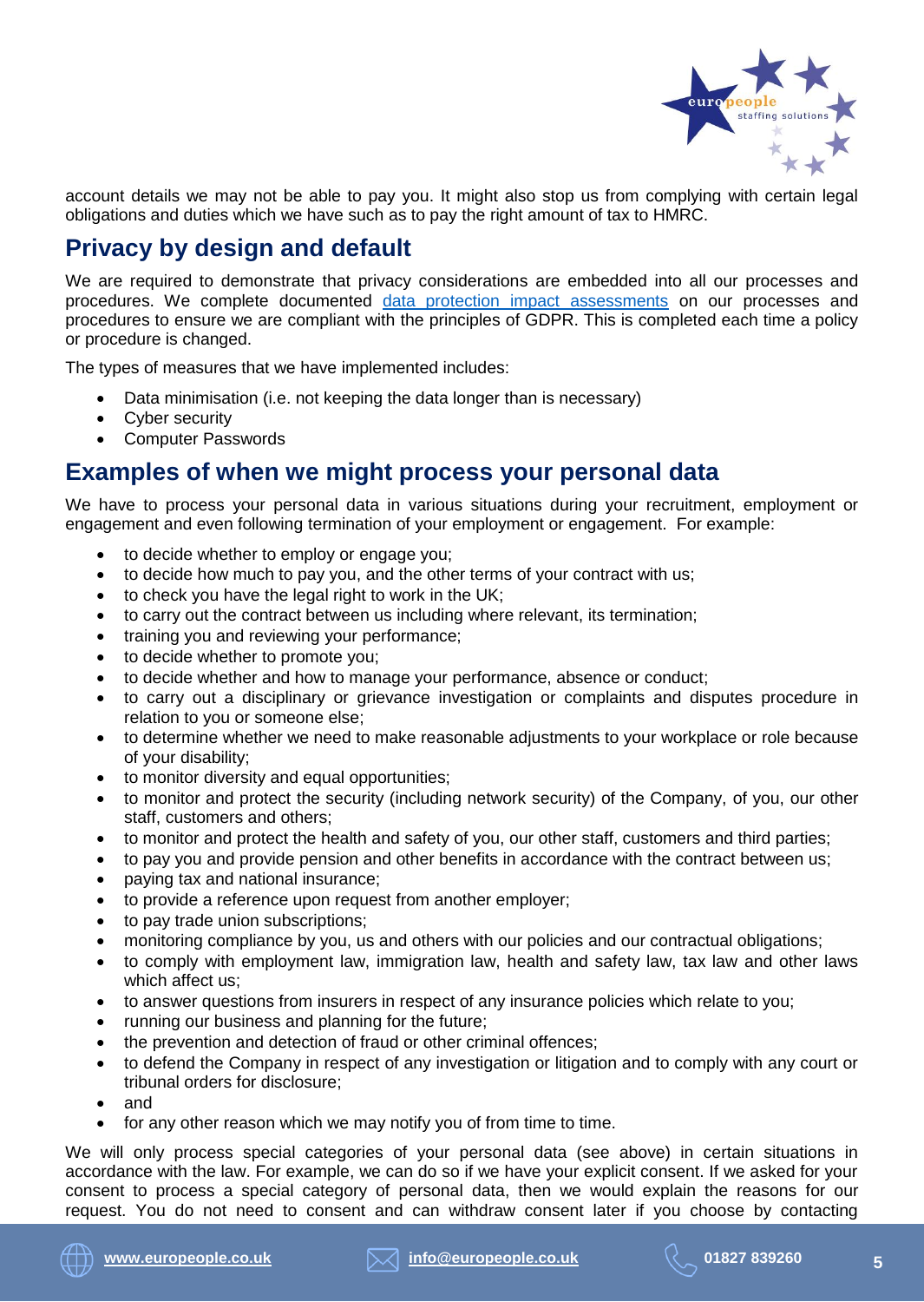

Europeople's Data Protection Department. Contact details can be found on our website www.europeople.co.uk

We do not need your consent to process special categories of your personal data when we are processing it for the following purposes, which we may do:

- where it is necessary for carrying out rights and obligations under employment law;
- where it is necessary to protect your vital interests or those of another person where you/they are physically or legally incapable of giving consent;
- where you have made the data public;
- where processing is necessary for the establishment, exercise or defence of legal claims; and
- where processing is necessary for the purposes of occupational medicine or for the assessment of your working capacity.

We might process special categories of your personal data for the purposes detailed above which have an asterisk beside them. In particular, we will use information in relation to:

- your race, ethnic origin, religion, sexual orientation or gender to monitor equal opportunities;
- your sickness absence, health and medical conditions to monitor your absence, assess your fitness for work, to pay you benefits, to comply with our legal obligations under employment law including to make reasonable adjustments and to look after your health and safety; and
- your trade union membership to pay any subscriptions and to comply with our legal obligations in respect of trade union members.

We do not take automated decisions about you, using your personal data or use profiling in relation to you, except where the automated/profiling decision:

- Is necessary for the entering into or performance of a contract between the Company and you;
- Is authorised by law; or
- You have given your explicit consent

#### **Sharing your personal data**

Sometimes we might share your personal data with group companies or our contractors and agents to carry out our obligations under our contract with you or for our legitimate interests.

We require those companies to keep your personal data confidential and secure and to protect it in accordance with the law and our policies. They are only permitted to process your data for the lawful purpose for which it has been shared and in accordance with our instructions.

The legitimate activities which third parties perform, such as payroll, Nest Auto Enrolment Pensions.

We do not send your personal data outside the European Economic Area. If this changes you will be notified of this and the protections which are in place to protect the security of your data will be explained.



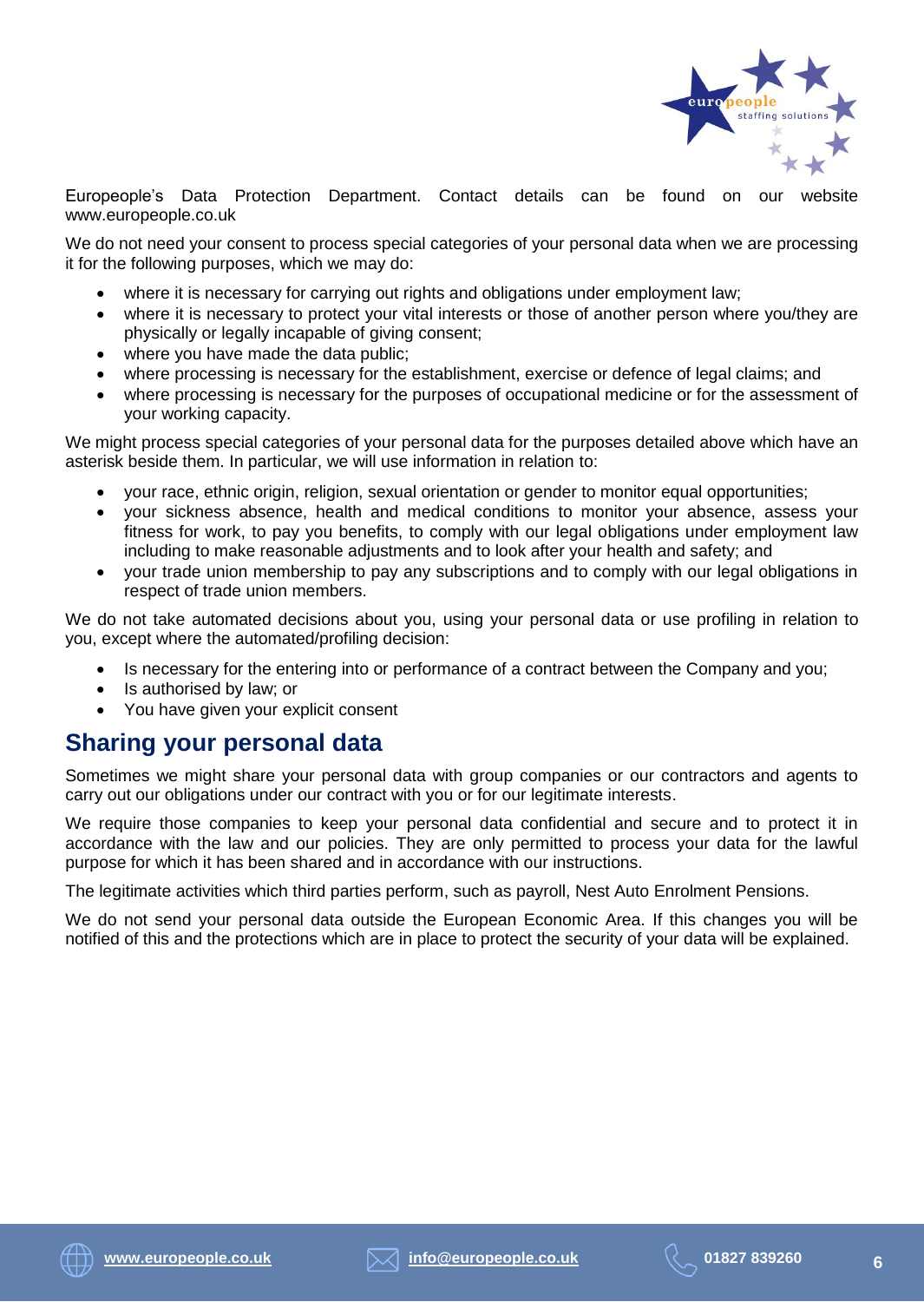

## **How should you process personal data for the Company?**

Everyone who works for, or on behalf of, the Company has some responsibility for ensuring data is collected, stored and handled appropriately, in line with this policy and the Company's Data Security and Data Retention policies.

The Company's Data Protection Department is responsible for reviewing this policy and updating the Company management on the Company's data protection responsibilities and any risks in relation to the processing of data. You should direct any questions in relation to this policy or data protection to Europeople Data Protection Department, Stablethrope, Thorpe Constantine, Tamworth, B79 0LH.

The following details the key rules and good practice that apply to everyone in the Company that processes personal data and you may be subject to monitoring, inspection and risk assessment to ensure that these are being applied.

- You should only access personal data covered by this policy if you need it for the work you do for, or on behalf of the Company and only if you are authorised to do so. You should only use the data for the specified lawful purpose for which it was obtained.
- You should not share personal data informally.
- You should keep personal data secure and not share it with unauthorised people.
- You should regularly review and update personal data which you have to deal with for work. This includes telling us if your own contact details change.
- You should not make unnecessary copies of personal data and should keep and dispose of any copies securely.
- You should use strong passwords.
- You should lock your computer screens when not at your desk.
- Personal data should be encrypted before being transferred electronically to authorised external contacts. [Speak to IT for more information on how to do this.
- Consider anonymising data or using separate keys/codes so that the data subject cannot be identified.
- Do not save personal data to your own personal computers or other devices.
- Personal data should never be transferred outside the European Union except in compliance with the law and authorisation of the Data Protection Department.
- You should lock drawers and filing cabinets. Do not leave paper with personal data lying about.
- You should not take personal data away from Company's premises without authorisation from your line manager or the Data Protection Department.
- Personal data should be shredded and disposed of securely when you have finished with it.
- You should ask for help from Data Protection Department if you are unsure about data protection or if you notice any areas of data protection or security we can improve upon.
- Any deliberate or negligent breach of this policy by you may result in disciplinary action being taken against you in accordance with our disciplinary procedure.
- It is a criminal offence to conceal or destroy personal data which is part of a subject access request (see below). This conduct would also amount to gross misconduct under our disciplinary procedure, which could result in your dismissal.

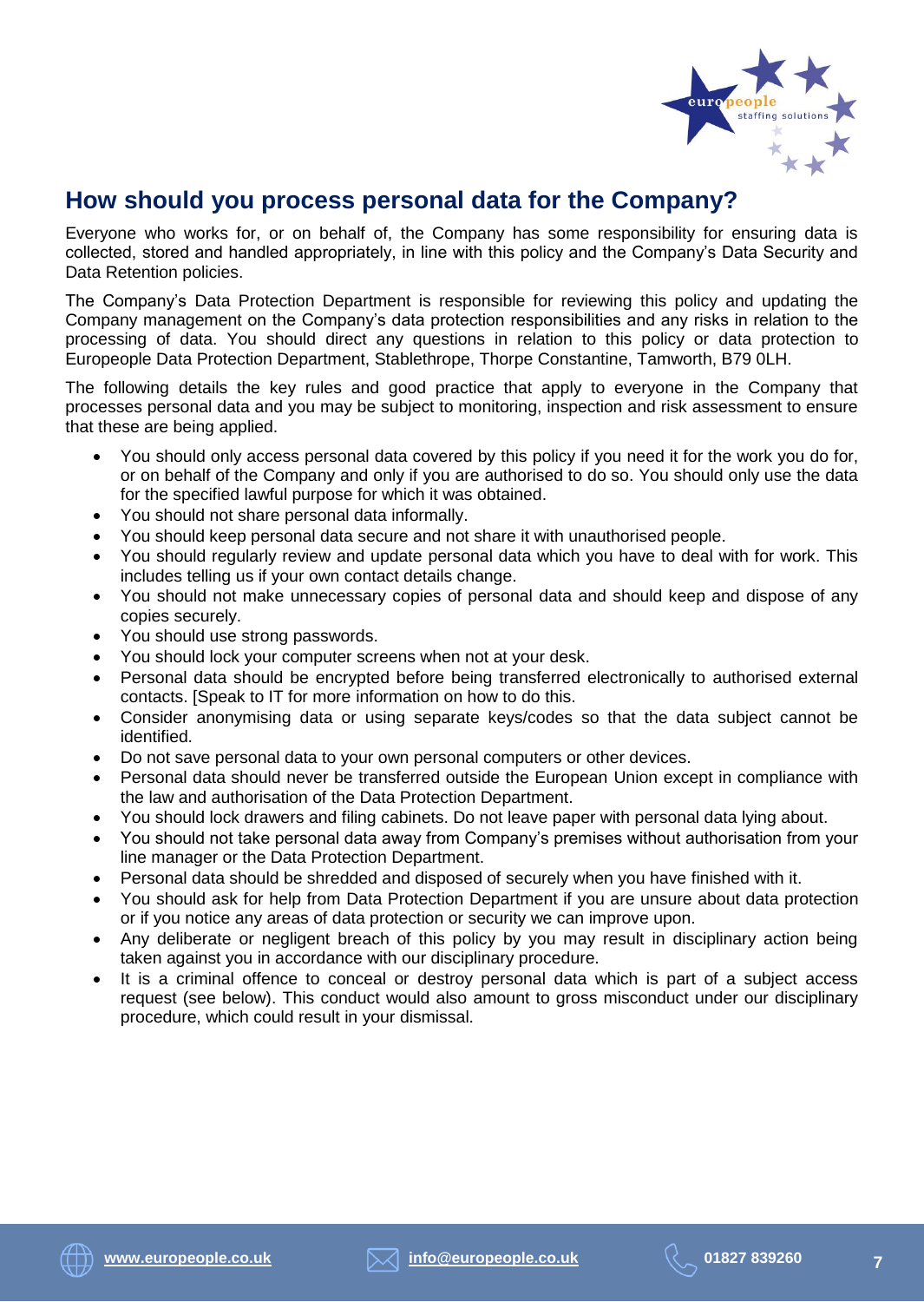

# **How to deal with data breaches**

We have robust measures in place to minimise and prevent data breaches from taking place. Should a breach of personal data occur (whether in respect of you or someone else) then we must take notes and keep evidence of that breach. If the breach is likely to result in a risk to the rights and freedoms of individuals, then we must also notify the Information Commissioner's Office within 72 hours.

Where a breach is likely to result in a high risk to the rights and freedoms of individuals, then we will also take appropriate steps to inform those individuals without undue delay.

If you are aware of a data breach you must contact **Mr John Davison - Director** immediately and keep any evidence, you have in relation to the breach.

#### **Subject access requests**

Data subjects can make a '**subject access request**' ('SAR') to find out the information we hold about them. This request must be made in writing. If you receive such a request, you should forward it immediately to the Data Protection Officer/Data Protection Manager who will coordinate a response.

If you would like to make a SAR in relation to your own personal data, you should make this in writing to Europeople Data Protection Department, Stablethorpe, Thorpe Constantine, Tamworth B79 0LH. We must respond within one month unless the request is complex or numerous in which case the period in which we must respond can be extended by a further two months.

There is no fee for making a SAR. However, if your request is manifestly unfounded or excessive we may charge a reasonable administrative fee or refuse to respond to your request.

# **Data subjects' rights**

You have the right to:

- Information about what personal data we process, how and on what basis as set out in this policy.
- Access to your own personal data by way of a subject access request (see above).
- Correct any inaccuracies in your personal data. To do you should contact Europeople, Data Protection Department, Stablethorpe, Thorpe Constantine, Tamworth B79 0LH.
- Request that we erase your personal data where we were not entitled under the law to process it or it is no longer necessary to process it for the purpose it was collected. To do so you should contact Europeople, Data Protection Department, Stablethorpe, Thorpe Constantine, Tamworth B79 0LH.
- While you are requesting that your personal data is corrected or erased or are contesting the lawfulness of our processing, you can apply for its use to be restricted while the application is made.
- Object to data processing where we are relying on a legitimate interest to do so and you think that your rights and interests outweigh our own and you wish us to stop.
- Object if we process your personal data for the purposes of direct marketing.
- Receive a copy of your personal data and to transfer your personal data to another data controller. We will not charge for this and will in most cases aim to do this within one month.
- With some exceptions, not to be subjected to automated decision-making.
- Notified of a data security breach concerning your personal data.
- In most situations we will not rely on your consent as a lawful ground to process your data. If we do however request your consent to the processing of your personal data for a specific purpose, you have the right not to consent or to withdraw your consent later. To withdraw your consent, you